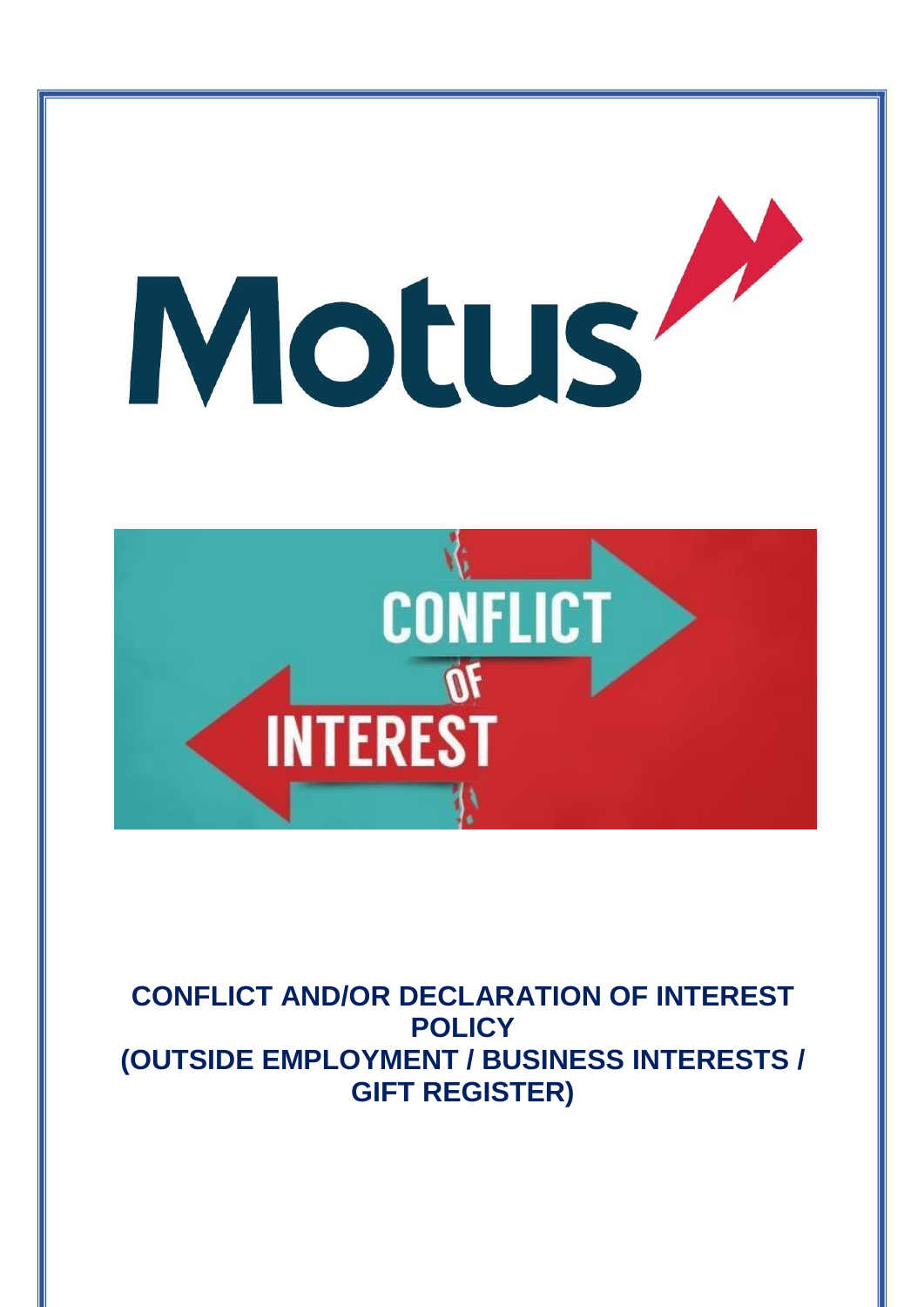

# **CONTENTS**

| $1_{-}$ |                                                                          |     |
|---------|--------------------------------------------------------------------------|-----|
| 2.      |                                                                          |     |
| 3.      |                                                                          |     |
| 4.      |                                                                          |     |
| 5.      |                                                                          |     |
| 6.      |                                                                          |     |
| 7.      |                                                                          |     |
| 8.      |                                                                          |     |
| 9.      |                                                                          |     |
| 10.     |                                                                          |     |
|         |                                                                          |     |
|         |                                                                          |     |
|         |                                                                          |     |
|         |                                                                          |     |
|         |                                                                          |     |
|         |                                                                          |     |
|         |                                                                          |     |
|         |                                                                          |     |
|         |                                                                          |     |
|         |                                                                          |     |
| 12.     |                                                                          |     |
| 13.     |                                                                          |     |
| 14.     |                                                                          |     |
| 15.     | MECHANISMS FOR IDENTIFICATION OF CONFLICTS OF INTEREST  13               |     |
| 16.     |                                                                          |     |
| 17.     | PROCESSES, PROCEDURES, AND INTERNAL CONTROLS TO FACILITATE<br>COMPLIANCE | .15 |
| 18.     |                                                                          |     |
| 19.     | TYPE OF AND BASIS ON WHICH A REPRESENTATIVE WILL QUALIFY FOR A FINANCIAL |     |
| 20.     |                                                                          |     |
| 21.     |                                                                          |     |
|         |                                                                          |     |
|         |                                                                          |     |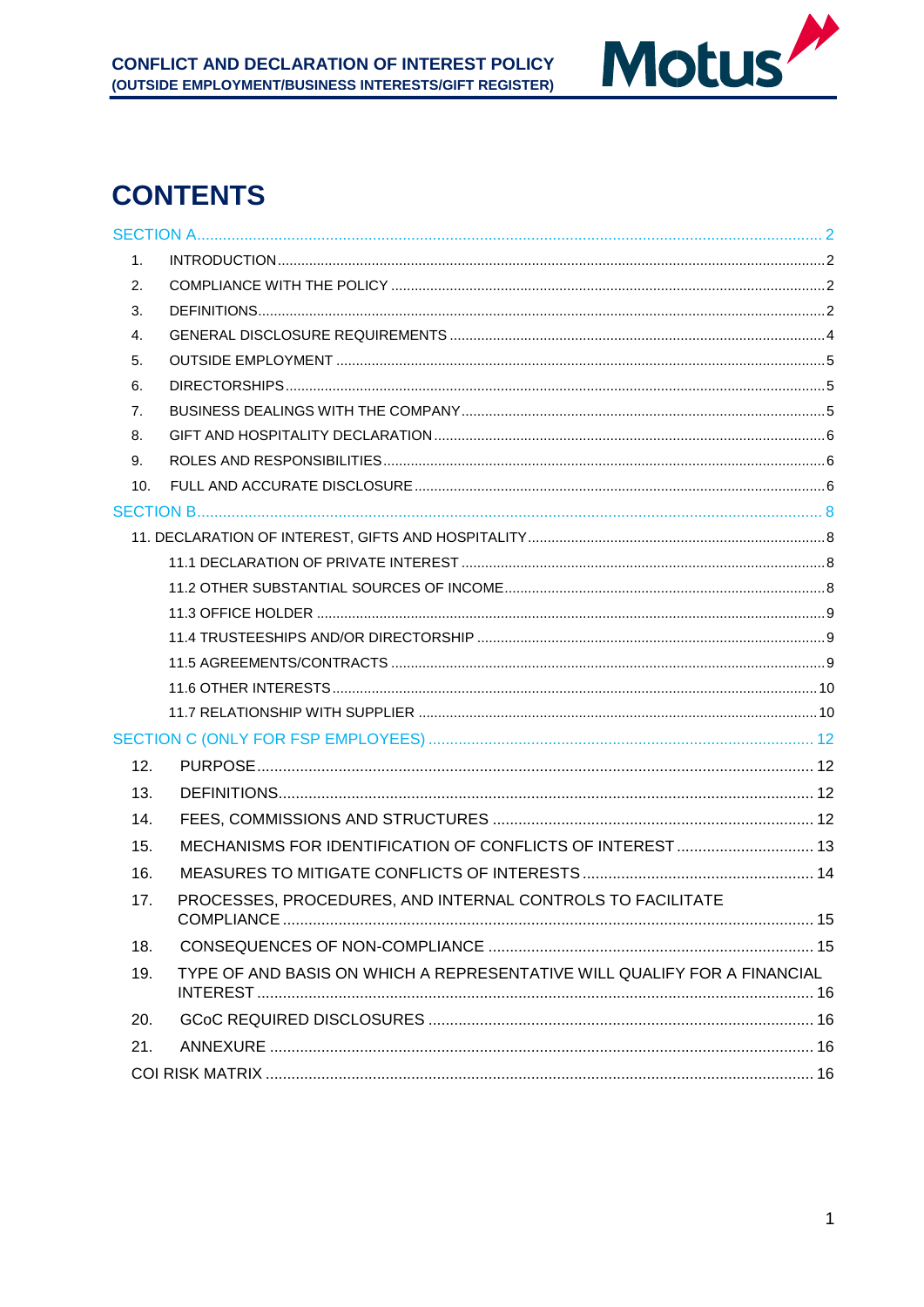

# <span id="page-2-0"></span>**SECTION A**

## <span id="page-2-1"></span>**1. INTRODUCTION**

- 1.1 Motus strives to create an environment where honesty and accountability flourish and compliance is a central focus. Motus and all its divisions, subsidiaries and associated companies are therefore committed to maintaining the highest ethical standards in all its business dealings. Common sense and good judgment, together with the Motus Code of Ethics, as well as all relevant policies and directives, ensure the business is conducted with integrity. Our relevant codes, policies and directives cannot anticipate every situation we might encounter in the workplace, but it will aid employees to make sound and ethical decisions. It is expected of our employees to have the courage to take the right decisions based on the organisation's stated ethical principles and to uphold them, even when under pressure.
- 1.2 The intention of this policy is to provide guidance where a Motus employee receives gifts, remuneration, derives benefit outside of the Motus employee/employer relationship. It covers the following instances and definitions:
	- Direct conflict of interest
	- Outside work
	- **Directorships**
	- Business dealings where a material interest is held
	- **Gift and Hospitality**
- 1.3 There may be different set of rules and/or limits set within different divisions of Motus, so please consult your divisional human capital team to ensure you are compliant.

## <span id="page-2-2"></span>**2. COMPLIANCE WITH THE POLICY**

- 2.1 This policy is applicable to all entities (Legal entities) and employees (including temporary and contractual employees) within the Motus.
- 2.2 Senior management and Employees are accountable and responsible to ensure that the policy is adhered to.
- 2.3 The necessary action / disciplinary action shall be taken for non-compliance to this policy. Any employee who has information regarding non-compliance or breach on this policy is required to report the matter immediately.

## <span id="page-2-3"></span>**3. DEFINITIONS**

#### 3.1 **"associate" –**

- (a) in relation to a natural person, means
	- a person who is recognised as the spouse, life partner or civil union partner of a person.
	- a child of that person, including a stepchild, adopted child and a child born out of wedlock.
	- a parent or stepparent of that person.
	- a person in respect of which that person is recognised in law or appointed by a Court as the person legally responsible for managing the affairs of or meeting the daily care needs of the first mentioned person.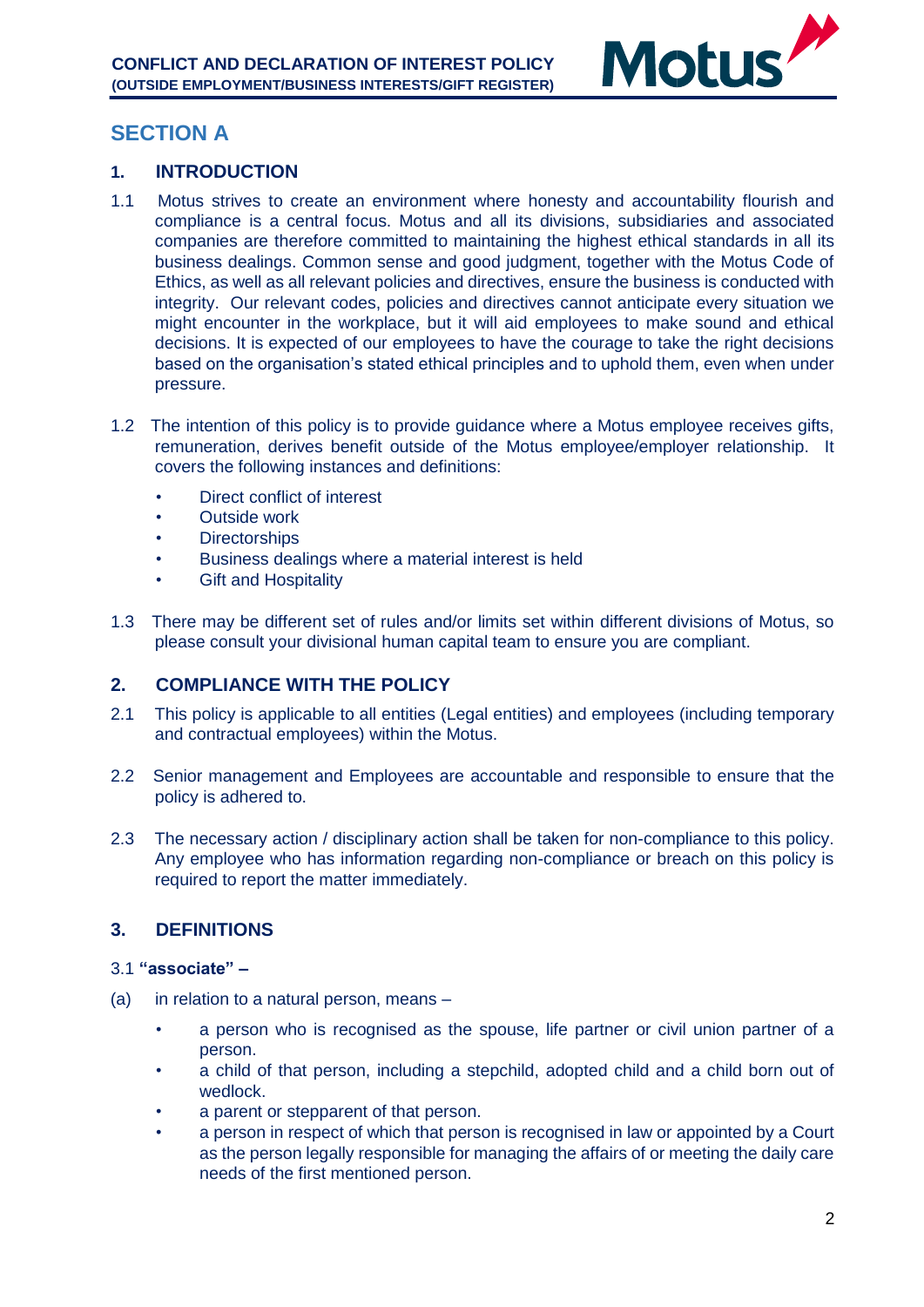

- a person who is the spouse, life partner or civil union partner of a person referred to above.
- a person who is in a commercial partnership with that person.
- (b) in relation to a juristic person
	- which is a company, means any subsidiary or holding company of that company, any other subsidiary of that holding company and any other company of which that holding company is a subsidiary.
	- which is a close corporation registered under the Close Corporations Act, 1984 (Act No. 69 of 1984), means any member thereof as defined in section 1 of that Act.
	- which is not a company, or a close corporation as referred to above, means another juristic person which would have been a subsidiary or holding company of the firstmentioned juristic person -
		- had such first-mentioned juristic person been a company; or
		- in the case where that other juristic person, too, is not a company, had both the first-mentioned juristic person and that other juristic person been a company.
	- means any person in accordance with whose directions or instructions the board of directors of or, in the case where such juristic person is not a company, the governing body of such juristic person is accustomed to act.
- (c) in relation to any person
	- means any juristic person of which the board of directors or, in the case where such juristic person is not a company, of which the governing body is accustomed to act in accordance with the directions or instructions of the person first-mentioned in this paragraph;
	- Includes any trust controlled or administered by that person.
- 3.2 A **conflict of interest"** means any situation in which you have an actual or potential interest that may, during rendering service to a client, Influence the objective exercise of your obligations to / Motus; or Prevent you from rendering an unbiased and fair service, or from acting in the interests of a client, including, but not limited to:
	- a financial interest;
	- an ownership interest;
	- any relationship with a third party.
- 3.3 **Bribery** is where a person offers, promises, gives or receives, demands or accepts a financial or other advantage to/from another person with the intention to bring about the improper performance by that other person of a relevant function or activity or to reward such improper performance.
- 3.4 **Corruption** is defined broadly as "the abuse of power for personal gain" and bribery and fraud are aspects of corrupt practices.
- 3.5 **Gift** is any item of material nature that has an intrinsic financial value in excess of R2000, gifts can include goods or services as well as other things of value, for example, loans, school fees, medical care expenses, and trips or tickets to cultural, entertainment, or sporting events. Cash gifts or their equivalent (such as gift vouchers) and tips are not permitted.
- 3.6 **Hospitality** includes meals and refreshments, as well as cultural, entertainment, or sporting events where at least one Motus employee acts as a host and attends. If no Motus employee is attending, then the hospitality is a "gift" and subject to the rules on gifts.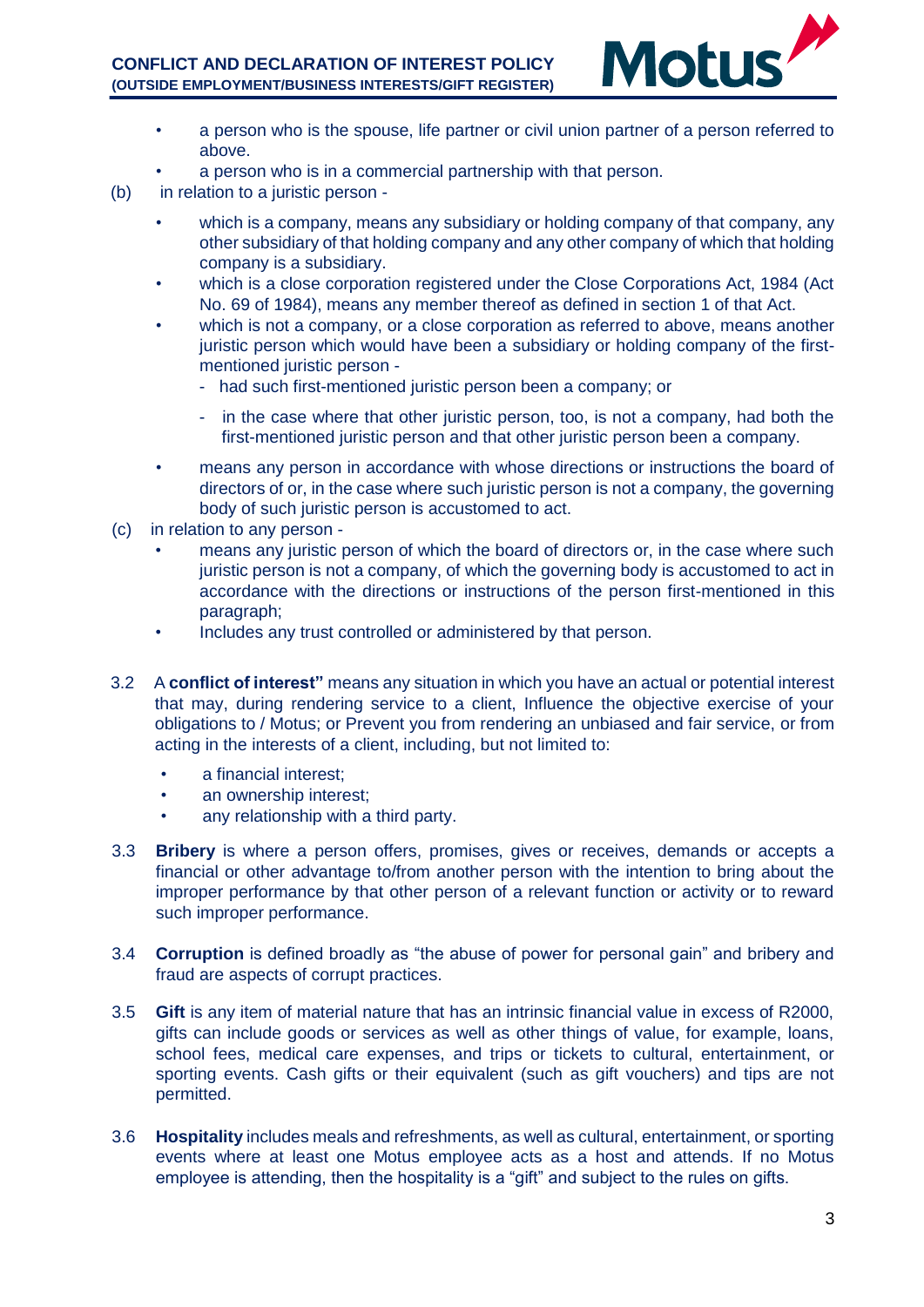

- 3.7 **Business advantage** is unauthorised or improper gaining of a commercial and contractual advantage.
- 3.8 **Financial interest** means any cash, cash equivalent, voucher, gift, service, advantage, benefit, discount, domestic or foreign travel, hospitality, accommodation, training, sponsorship, other incentive or valuable consideration
- 3.9 **Ownership interest** means, any equity or proprietary interest, for which fair value was paid by the owner at the time of the acquisition, other than equity or a proprietary interest held as an approved nominee on behalf of another person; and includes any dividend, profit share or similar benefit derived from that equity or ownership interest.
- 3.10 **Third party** means a product supplier or client, another provider, an associate of a product supplier or client or a provider, a distribution channel, any person who in terms of an agreement or arrangement with a person referred above provides a financial interest to a provider or its employees.
- 3.11 **Directorship** means an elected board member of a company with the responsibility for determining and implementing the company's policy. This will exclude directors for the body corporates, trust/legal structure for personal interest.

## <span id="page-4-0"></span>**4. GENERAL DISCLOSURE REQUIREMENTS**

- 4.1 Employees are required to make business decisions in the best interests of Motus, not based on personal interests. Each employee must therefore distinguish between their private interests and those of Motus. A conflict of interest may arise when personal interests interfere, or may be perceived as interfering, with employees' ability to perform their jobs effectively and fairly.
- 4.2 Employees must avoid any relationship or activity that might impair, or even appear to impair, their ability to make objective and fair decisions when performing business on behalf of Motus. When such relationships or activities cannot be avoided, they must disclose these promptly to the Motus CEO and/or relevant member of the Motus Executive Committee and if necessary, also Human Capital and Legal. Any possible conflicts of interest that may lead to decisions or business transactions, which do not reflect the interests of Motus, must be reported immediately.
- 4.3 Employees must communicate and disclose any conflict of interest that could impair or be perceived to impair the employee's ability to act with integrity or objectivity in his or her role at Motus.
- 4.4 It is a condition of employment that all employees upon joining Motus or Motus divisions, who have interest in any other business, must declare to the relevant individuals. May be required to cease any activity or sell any interests if it is believed to conflict with the interests of Motus or that it may negatively impact on the ability of the employee to perform in accordance with his or her contract of employment.
- 4.5 Disclosure must be made on the prescribed form set out in **Annexure A** to this policy.
- 4.6 Employee must apply for approval and/or submit their disclosure to their Line Manager who must forward the request for approval and/or disclosure to the Motus CEO and/or relevant member of the Motus Executive Committee who will consider the request and/or disclosure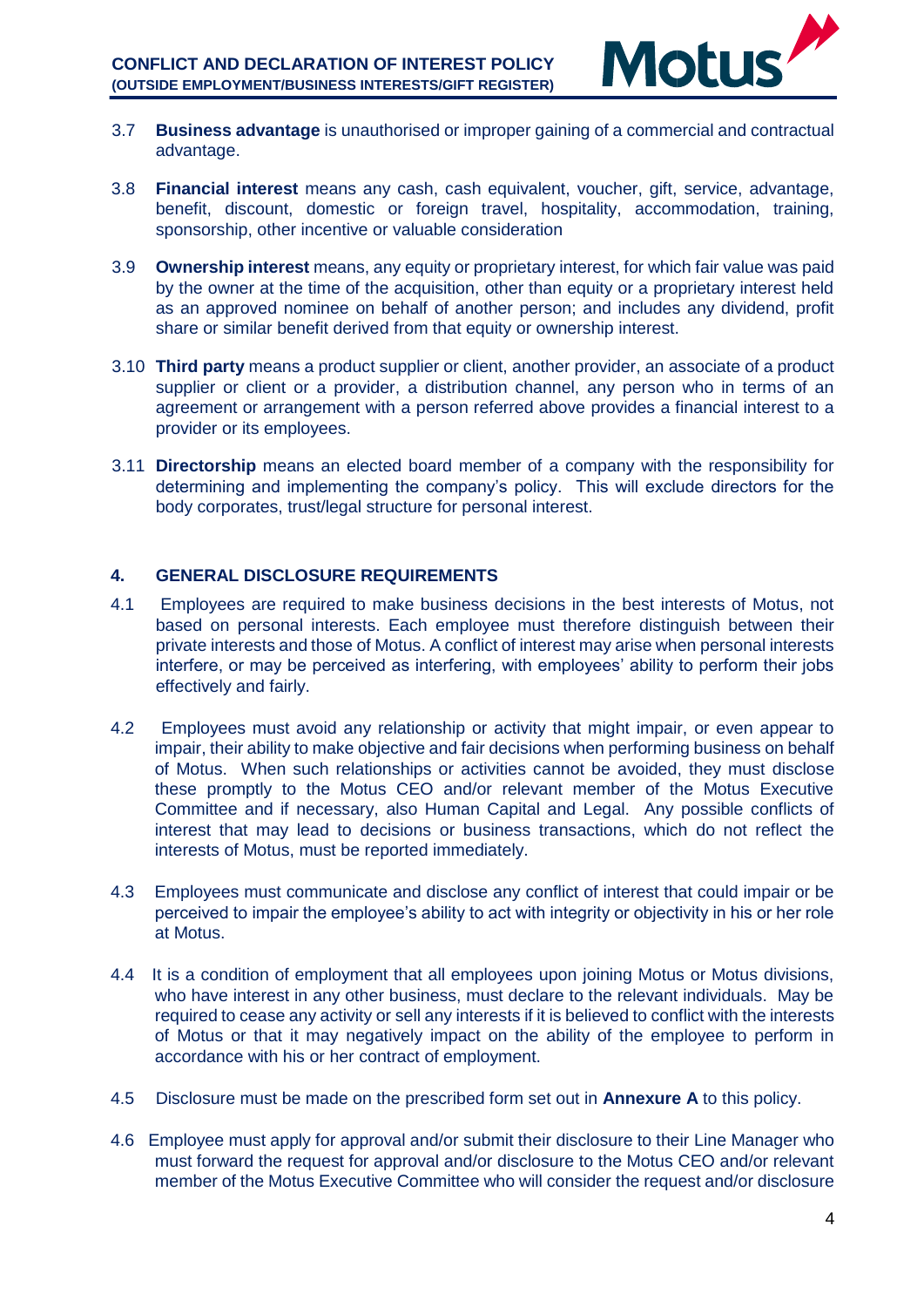

and decide on their permissibility. A copy of the confirmation letter must be kept on the employee's personal file.

- 4.7 Any conflict of interest that could potentially affect the organisation and/or client negatively, once assessed by a Line Manager and/or Exco member / Motus CEO, must at the earliest reasonable opportunity be disclosed, including:
	- 4.7.1 The measures taken, in accordance with this conflict-of-interest policy to avoid or mitigate the conflict;
	- 4.7.2 Any ownership interest or financial interest, other than an immaterial financial interest, that Motus or its employees may be or become eligible for;
	- 4.7.3 The nature of any relationship or arrangement with a third party that gives rise to a conflict of interest, in sufficient detail for the organisation or to a client to enable the understanding of the exact nature of the relationship or arrangement and the conflict of interest.

## <span id="page-5-0"></span>**5. OUTSIDE EMPLOYMENT**

5.1 Employees are required to devote their time and attention to the affairs of the Company and may not enter into other employment, either full or part-time, or be engaged in any other business, directly or indirectly, without the prior written consent of the company.

## <span id="page-5-1"></span>**6. DIRECTORSHIPS**

- 6.1 Only Motus Executive Committee will be allowed to be a board member/director of another public listed and major entity (company). An Exco member may not accept membership of the board of directors of any company without the prior written consent of the company. The appointment will be approved by the Chief Executive Officer and the Board through the Nomination Committee, a copy of the approval must be kept on the employee's personal file. The approval process will assess, whether:
	- 6.1.1 There will be no conflict of interest for an employee to be appointed as a board of director of another company;
	- 6.1.2 The execution of the employee's day to day operation will not be impacted;
	- 6.1.3 There is benefit to the organisation or personal growth where applicable.
- 6.2 Any fees or remuneration and/or costs relating to the directorship will be in the personal capacity and Motus will not bear any expenses in relation to the agreement. Full disclose will be done on the remuneration or benefits received by an Exco member being a board member of another company. It should be noted that the company reserves the right to withdraw approval and request resignation of the outside organisation.

## <span id="page-5-2"></span>**7. BUSINESS DEALINGS WITH THE COMPANY**

- 7.1 The prior written consent of the Motus is required before an employee enters into any business transaction, either directly or indirectly, with Motus. Approval shall be obtained to the relevant member of the Motus Executive Committee and for members of Motus Executive Committee the approval shall be obtained from the Motus CEO. A copy of a confirmation letter must be kept on the employee's personal file.
- 7.2 Where an employee, or a member of his/her immediate family or close relatives, has an interest in an enterprise which has business dealings with the company and/or its subsidiaries/divisions, this fact must be disclosed in writing to the company.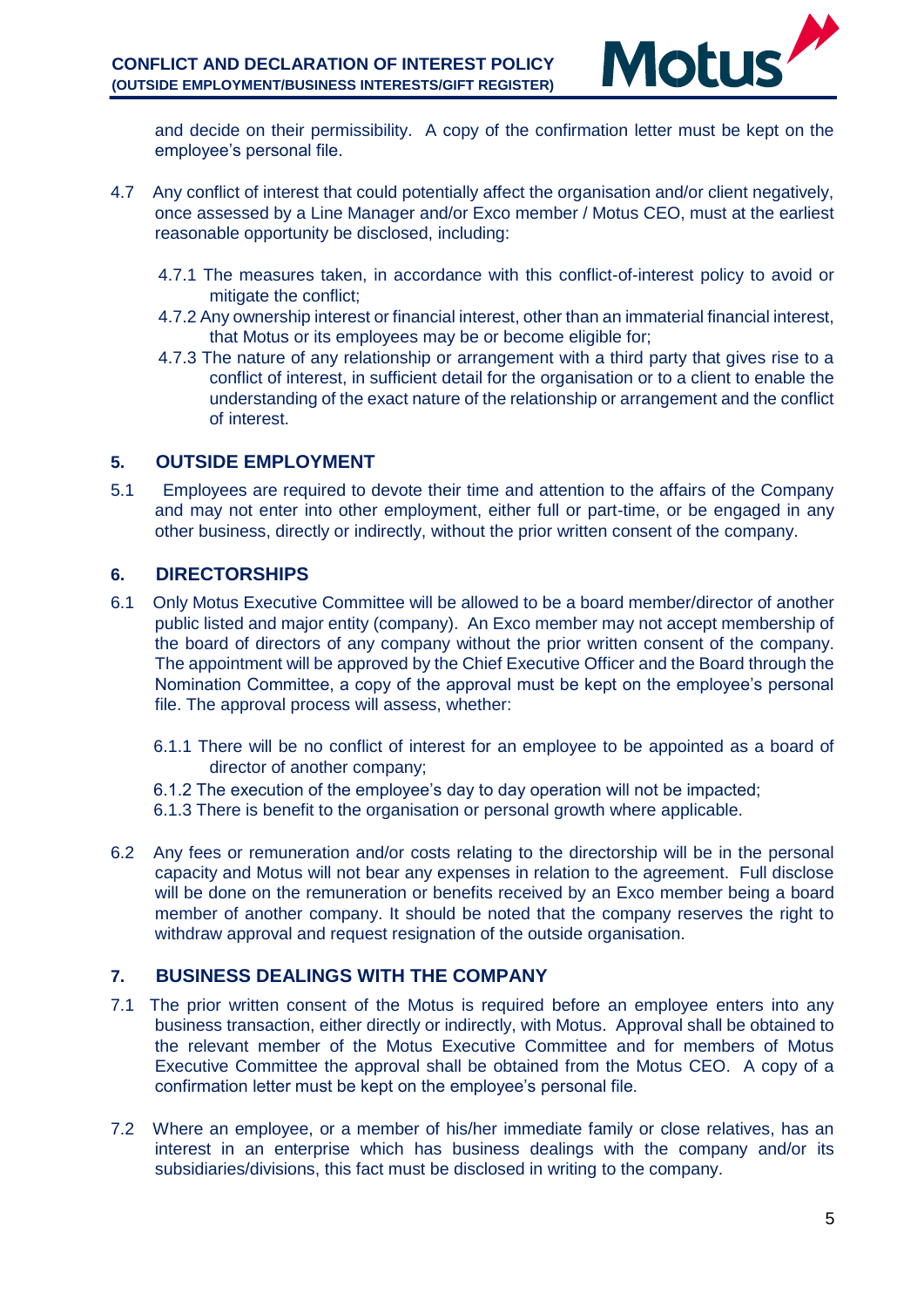

#### <span id="page-6-0"></span>**8. GIFT AND HOSPITALITY DECLARATION**

- 8.1 Good business relationships are built on trust and goodwill, and because we value and respect our customers and business partners, either party may want to acknowledge this from time to time by offering gifts and hospitality. Employees may thus offer and receive normal gifts, hospitality and entertainment openly, unconditionally and without the intention of obtaining or retaining any business advantage. Accepting money or comparable benefits is inadmissible at any time.
- 8.2 Excluding where Section 3 Applies, the gifts and hospitality must always be moderate (not to exceed R 2000 in value) and should never be used to exert improper influence or create a perception of or actual conflict of interest. By exercising common sense, discretion, and sound judgment before offering or receiving any gifts or hospitality, we can avoid good intentions being misinterpreted.
- 8.3 Excluding where Section 3 Applies, if a gift exceeds R 2000, the employee should disclose to the Line Manager, document its receipt in accordance with applicable rules or directives, and politely return the gift explaining that Motus's internal rules do not permit the acceptance of such gifts. If returning a gift is really impractical or would cause significant offense to the giver, it must be donated anonymously to charity, and if this is not possible, then accepted on behalf of the company and shared amongst employees, with Human Resources deciding on how this should be carried out. (Refer to Section B for gift and hospitality register declaration).

## <span id="page-6-1"></span>**9. ROLES AND RESPONSIBILITIES**

- 9.1 **Motus Executive Committee and management** have the responsibility to ensure compliance with this policy and the discretion to define the process, procedures, and mechanism by which the policy is implemented with each division.
- 9.2 **Risk management and Compliance Functions** will provide guidance on the approval and disclosure of the conflict of interest. They will monitor adherence to this policy and provide feedback to the necessary governance structures.
- 9.3 **Human Capital** will assist in the communication of the policy to new and existing employees. Assisting the organisation to embed the principles of this policy in the Human Capital processes, standards and practices and further provide guidance where there is uncertainty.
- 9.4 **Motus Internal Audit** will assess the level of compliance with this policy during approval annual audits.
- 9.5 It is the responsibility of **Employees** to adhere to this policy, disclose any relationship, transaction, procurement of goods and services that have or potentially may cause conflict of interest to the organisation.

## <span id="page-6-2"></span>**10. FULL AND ACCURATE DISCLOSURE**

An employee who hold directorship(s), or with outside business interests, is required to make a full and accurate disclosure of such involvement. Should it be established that an employee's interests were not disclosed at all, or such disclosures were either incomplete or false, Motus reserves its rights to take appropriate steps, including legal or disciplinary action.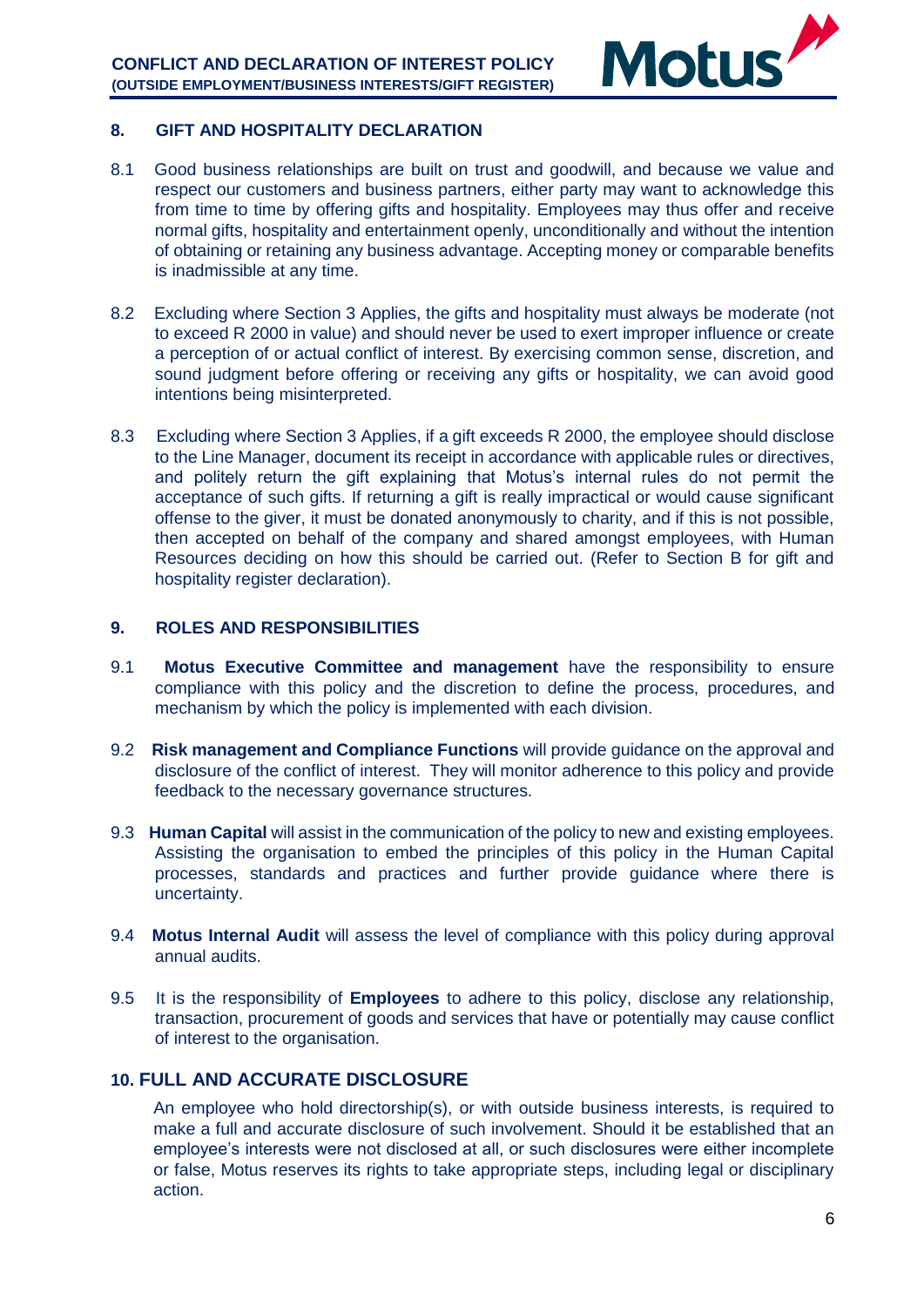

#### **Contact person**

| <b>Name</b>         | <b>Berenice Francis</b>                                          |
|---------------------|------------------------------------------------------------------|
|                     |                                                                  |
| <b>Designation</b>  | <b>Chief: Corporate Affairs, Risk and Sustainability Officer</b> |
|                     |                                                                  |
| <b>Phone Number</b> | 011 068 2011                                                     |
|                     |                                                                  |
| <b>Email</b>        | bfrancis@motus.co.za                                             |
|                     |                                                                  |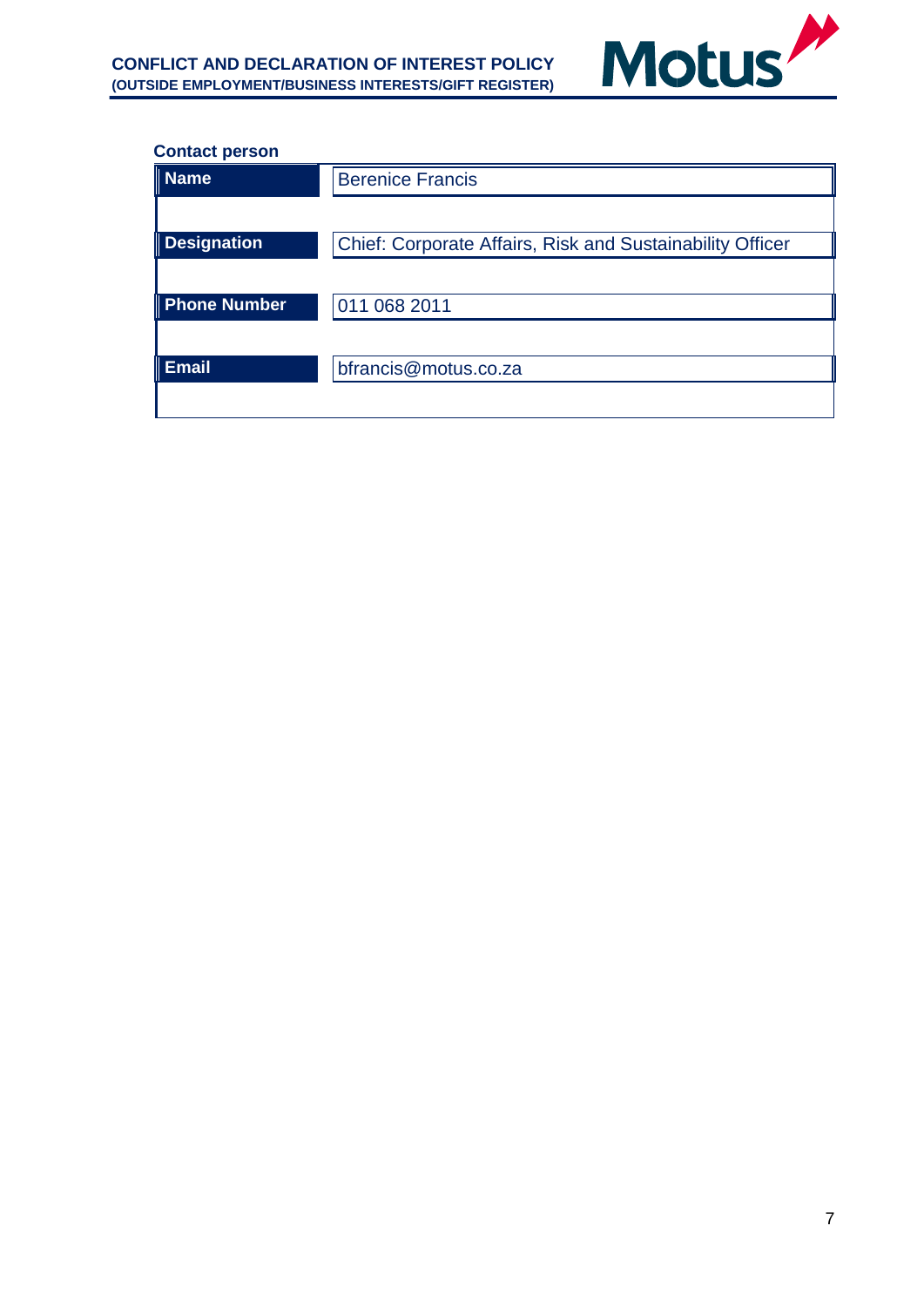

## **SECTION B**

## **11. DECLARATION OF INTEREST, GIFTS AND HOSPITALITY**

## **(TO BE COMPLETED ON ONBOARDING, THE OCCURRENCE OF A PRIVATE INTEREST EVENT HAPPENING OR ON REQUEST OF THE EMPLOYER)**

#### **11.1 Declaration of Private Interest**

I, (insert full name) ……………….…………………………………………………………………………

of (insert name of organisation) ……………...……………………………………………………………

declare my private interests as at (date) ………………...………………………….……………………

<span id="page-8-0"></span>

| l No           | Company/Entity/business/ | Details/Description of the | <b>Conflict</b> |                         |  |                 |  |  | Describe/explain the conflict | <b>Value/Amount</b> |
|----------------|--------------------------|----------------------------|-----------------|-------------------------|--|-----------------|--|--|-------------------------------|---------------------|
|                | Other body/Family member | private interest           | N               | $\mathsf{I} \mathsf{v}$ |  | "If applicable" |  |  |                               |                     |
|                |                          |                            |                 |                         |  |                 |  |  |                               |                     |
| ◠<br><b>L.</b> |                          |                            |                 |                         |  |                 |  |  |                               |                     |
| 3.             |                          |                            |                 |                         |  |                 |  |  |                               |                     |

#### <span id="page-8-2"></span><span id="page-8-1"></span>**11.2 Other substantial sources of income**

Do you receive income apart from your main source of income that could reasonably raise an expectation of a conflict of interest with your duties in this role?

<span id="page-8-3"></span>

| No | <b>Company/Entity/business/</b> | Details/Description of the | <b>Conflict</b> |  |  |             |  |  | <b>Describe/explain the conflict</b> | <b>Value/Amount "If</b> |
|----|---------------------------------|----------------------------|-----------------|--|--|-------------|--|--|--------------------------------------|-------------------------|
|    | Other body/Family member        | private interest           | N               |  |  | applicable" |  |  |                                      |                         |
|    |                                 |                            |                 |  |  |             |  |  |                                      |                         |
|    |                                 |                            |                 |  |  |             |  |  |                                      |                         |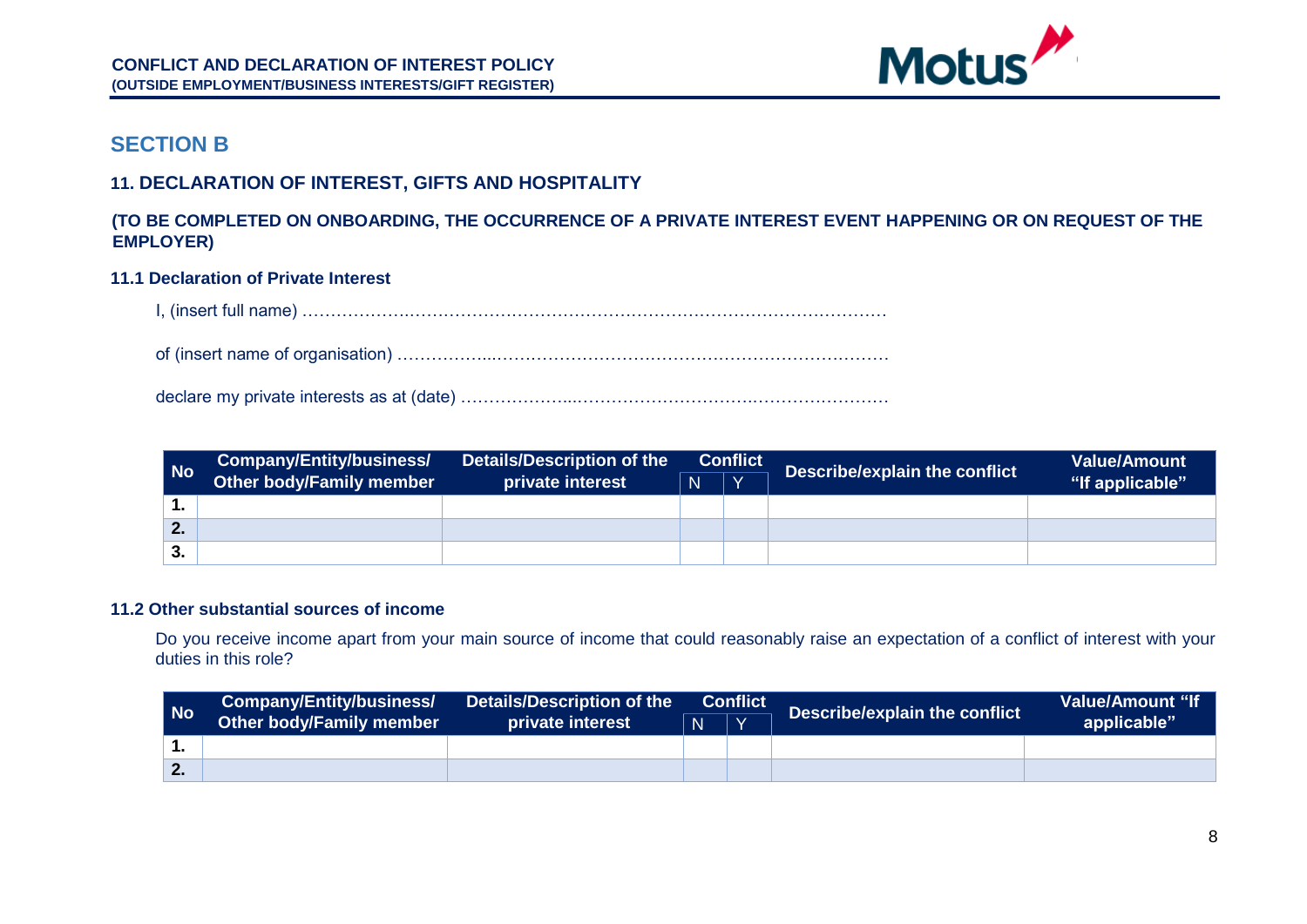



#### **11.3 Office holder**

Do you hold office in a public or private company, or other body, including community or other not-for-profit organisation(s)?

| <b>No</b>        | <b>Company/Entity/business/</b> | <b>Details/Description of</b> |                             | <b>Conflict</b> |              | Describe/explain the | <b>Fee Value/Amount</b> |
|------------------|---------------------------------|-------------------------------|-----------------------------|-----------------|--------------|----------------------|-------------------------|
|                  | Other body/Family member        | the Office held               | Time spend $\frac{cc}{ N }$ |                 | $\mathbf{v}$ | conflict             | "If applicable"         |
|                  |                                 |                               |                             |                 |              |                      |                         |
| $\bullet$<br>z., |                                 |                               |                             |                 |              |                      |                         |
| 3.               |                                 |                               |                             |                 |              |                      |                         |

#### **11.4 Trusteeships and/or Directorship**

Are you a trustee or a Director of any trustee company in which a member of your immediate family is a beneficiary that could reasonably raise an expectation of a conflict of interest with your duties in this role?

|    | Company/Entity/business/        | <b>Details/Description of</b>            |            |   | <b>Conflict</b> | Describe/explain the | <b>Fee Value/Amount</b> |  |
|----|---------------------------------|------------------------------------------|------------|---|-----------------|----------------------|-------------------------|--|
| No | <b>Other body/Family member</b> | the Trusteeships/<br><b>Directorship</b> | Time spend | N |                 | conflict             | "If applicable"         |  |
|    |                                 |                                          |            |   |                 |                      |                         |  |
| 2. |                                 |                                          |            |   |                 |                      |                         |  |
| 3. |                                 |                                          |            |   |                 |                      |                         |  |

#### <span id="page-9-0"></span>**11.5 Agreements/Contracts**

Are you, or a member of your immediate family, party to any contract, agreement or understanding that gives rise to an obligation or an expectation of reward (for example an agreement regarding future employment) that could reasonably raise an expectation of a conflict of interest with your duties in this role?

<span id="page-9-2"></span><span id="page-9-1"></span>

| No   | Company/Entity/business/ Details/Description of |              |                         | <b>Conflict</b> |  | Describe/explain the | <b>Fee Value/Amount</b> |
|------|-------------------------------------------------|--------------|-------------------------|-----------------|--|----------------------|-------------------------|
|      | Other body/Family member                        | the contract | Time spend <sub>N</sub> |                 |  | conflict             | "If applicable"         |
|      |                                                 |              |                         |                 |  |                      |                         |
| 2.   |                                                 |              |                         |                 |  |                      |                         |
| ี 3. |                                                 |              |                         |                 |  |                      |                         |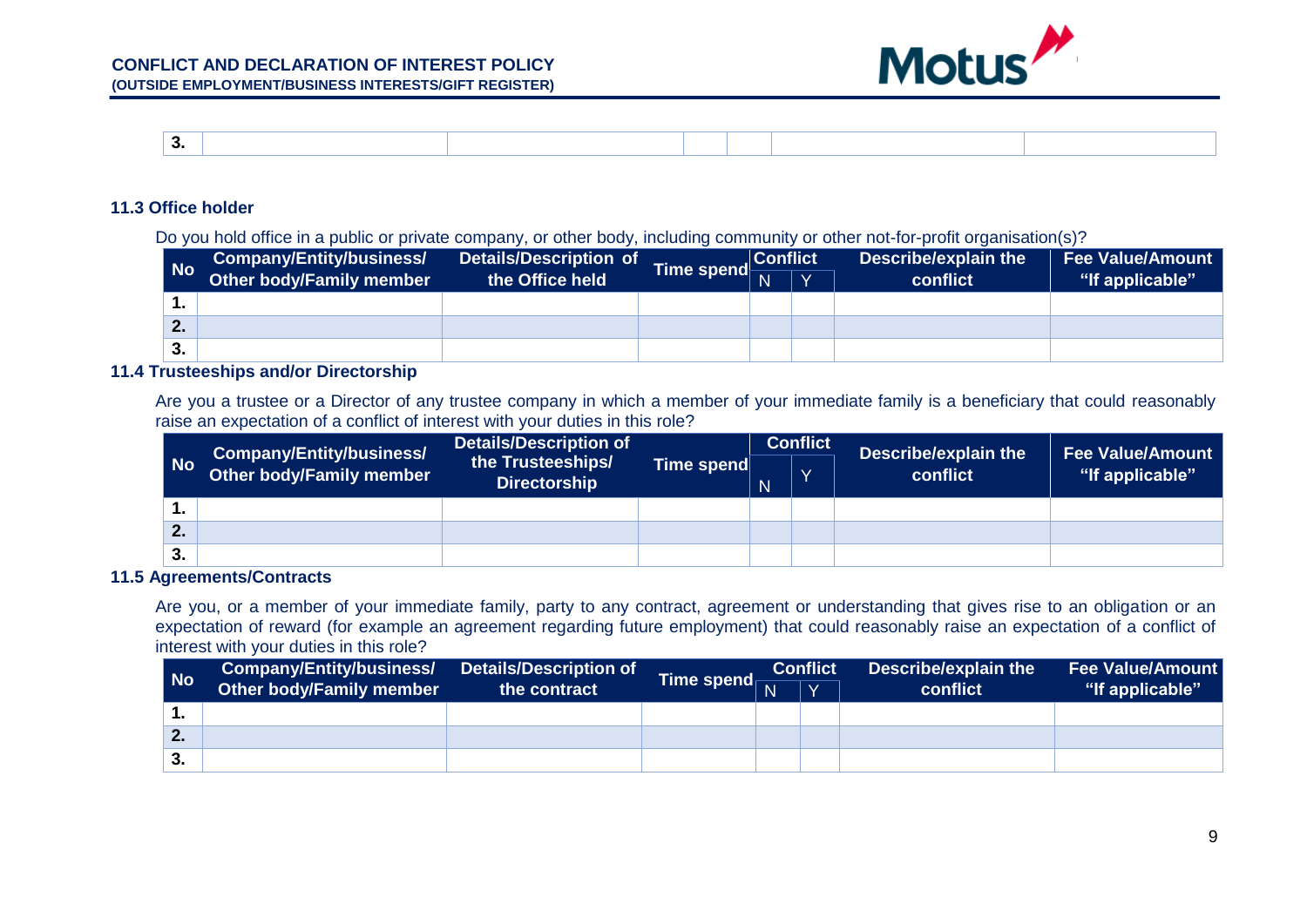

|                                            | $\mathbf{r}$<br>– − |  |  |  |  |  |  |  |
|--------------------------------------------|---------------------|--|--|--|--|--|--|--|
| $\begin{array}{c} 4 \\ 4 \end{array}$<br>. |                     |  |  |  |  |  |  |  |

Do you, or any member of your immediate family, hold any other substantial financial or other interest that could reasonably raise an expectation of a conflict of interest with your duties in this role?

| No | Company/Entity/business/<br>Other body/Family member | Details/Description of the financial<br>or interest | N | <b>Conflict</b> | Describe/explain the<br>conflict | Fee Value/Amount<br>"If applicable" |
|----|------------------------------------------------------|-----------------------------------------------------|---|-----------------|----------------------------------|-------------------------------------|
|    |                                                      |                                                     |   |                 |                                  |                                     |
| 2. |                                                      |                                                     |   |                 |                                  |                                     |
| З. |                                                      |                                                     |   |                 |                                  |                                     |

#### **11.7 Relationship with supplier**

Do you have a relationship with any supplier that provides goods or services to the company that could reasonably raise an expectation of a conflict of interest with your duties in this role?

<span id="page-10-1"></span><span id="page-10-0"></span>

| No | Company/Entity/business/        | Details/Description of the |              | <b>Conflict</b> | Describe/explain the | <b>Fee Value/Amount</b> |  |
|----|---------------------------------|----------------------------|--------------|-----------------|----------------------|-------------------------|--|
|    | <b>Other body/Family member</b> | relationship with supplier | $\mathsf{N}$ | $\mathbf{v}$    | conflict             | "If applicable"         |  |
|    |                                 |                            |              |                 |                      |                         |  |
| 2. |                                 |                            |              |                 |                      |                         |  |
| 3. |                                 |                            |              |                 |                      |                         |  |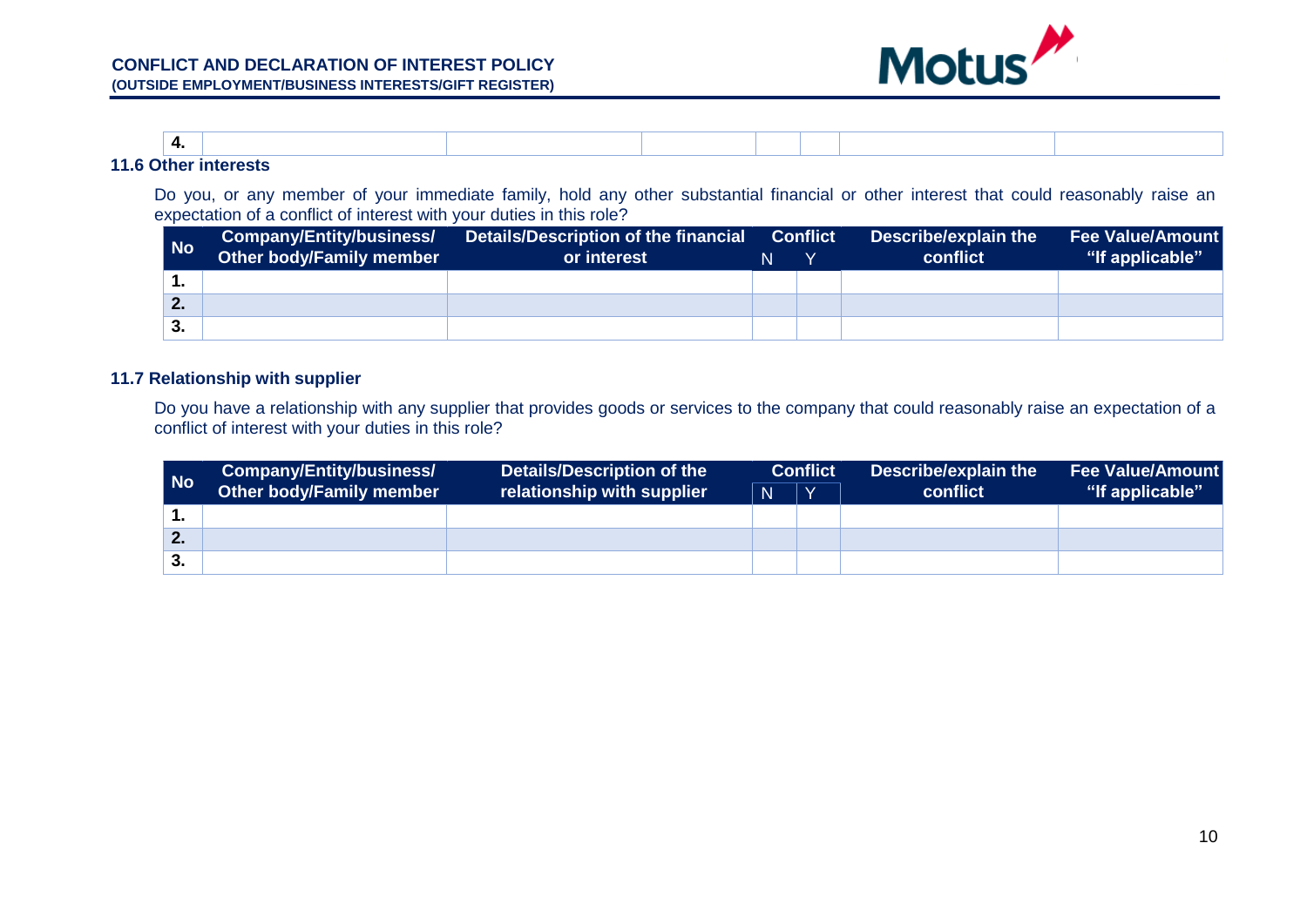I declare that to the best of my knowledge, the information I have provided is true and correct. I undertake to advise ………………………………………..………….. insert name of organisation……………….…………………. in writing if a conflict or potential conflict arises in the future, and to not participate or engage or advise in any decision-making process in which I may be compromised. If there is any change to the interests set out in this document, I undertake to advise ………….......... insert name of organisation ………………………….……… of any alterations or additions to my declaration as soon as possible.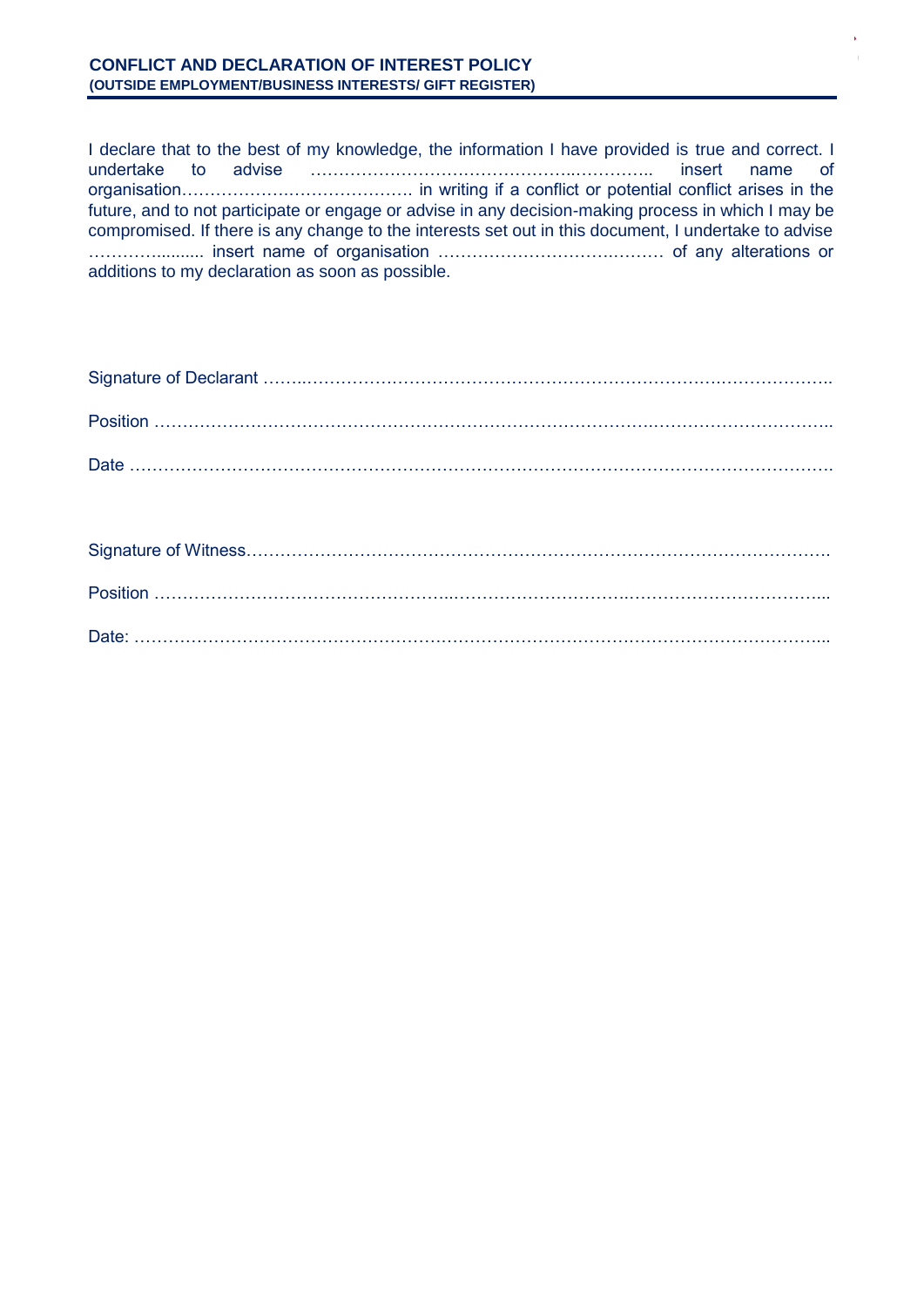

# <span id="page-12-0"></span>**SECTION C**

## **ONLY APPLICABLE TO EMPLOYEES OF FINANCIAL SERVICES PROVIDERS**

## <span id="page-12-1"></span>**12. PURPOSE**

In terms of clause 3 and 3A of the General Code of Conduct (GCoC) for Financial Services Providers (FSP's) all FSP's are required to have a Conflict-of-Interest Management Policy.

This Policy is intended to align with both the Motus Holdings commitment to always conducting ethical and honest business as well as the GCoC. This policy therefore binds all directors and employees of the Employer and is incorporated into the terms and conditions of all employees' contracts of employment.

This policy regulates processes and procedures in accordance with existing legal duties that an employee owes to his or her clients and employer.

#### <span id="page-12-2"></span>**13. DEFINITIONS**

**"Immaterial financial interest"** means any financial interest with a determinable monetary value, the aggregate of which does not exceed R1 000 in any calendar year from the same third party in that calendar year received by –

- (a) A representative for that representative's direct benefit.
- (b) A provider, who for its benefit or that of some or all of its representatives, aggregates the immaterial financial interest paid to its representatives,".

#### <span id="page-12-3"></span>**14. FEES, COMMISSIONS AND STRUCTURES**

#### **14.1. The Employer, its associates or representatives may only receive or offer the following financial interest from or to a third party –**

- (a) commission authorised under the Insurance Act;
- (b) commission authorised under the Medical Schemes.
- (c) fees authorised under the Insurance Act or the Medical Schemes Act, 1998 if those fees are reasonably commensurate to a service being rendered.
- (d) fees for the rendering of a financial service in respect of which commission referred to in subparagraph (a) or (b) or (c) is not paid, if those fees –
	- (i) are specifically agreed to by a client in writing; and
	- (ii) may be stopped at the discretion of that client.
- (e) fees for the rendering of a service to a third party, which fees are reasonably commensurate to the services being rendered.
- (f) subject to any other law, an immaterial financial interest; and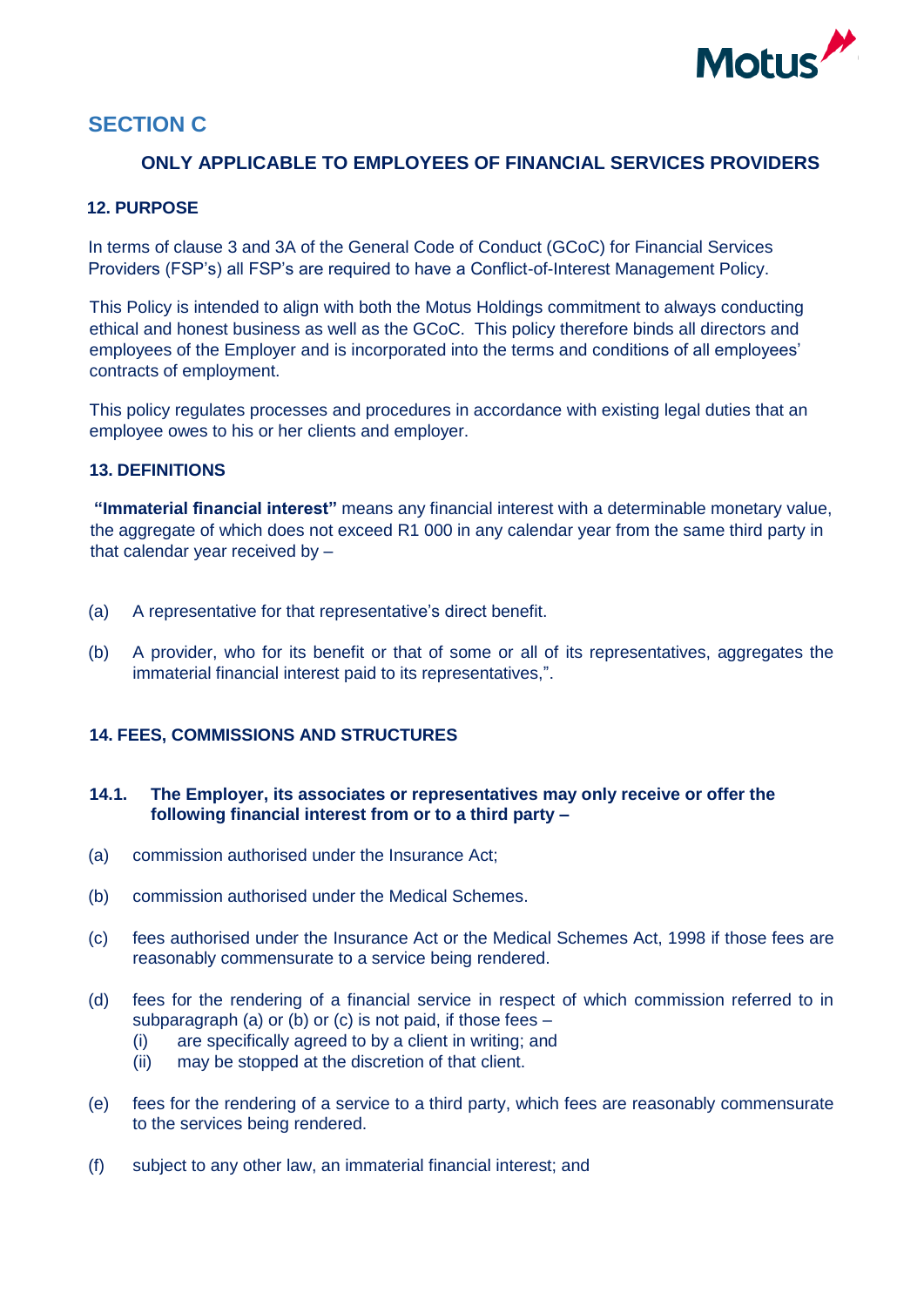

(g) a financial interest, not referred to under subparagraphs (a) to (f), for which a consideration, fair value or remuneration that is reasonably commensurate to the value of the financial interest, is paid by that provider or representative at the time of receipt thereof.

#### **14.2. The Employer may not offer any financial interest to a representative for –**

- (a) giving preference to only the quantity of business secured for the Employer to the exclusion of the quality of the service rendered to clients; or
- (b) giving preference to a specific product supplier, where a representative may recommend more than one product supplier to a client: or
- (c) giving preference to a specific product of a product supplier, where a representative may recommend more than one product of that product supplier to a client.
- 14.3 **Commission and target structures** are constantly being updated to comply with the above requirements to ensure that clients receive unbiased advice when Financial Services are rendered to allow for a free and fair purchasing decision.
- 14.4 **Commission will not be paid solely on any criteria referred to in clause 14.2** above as factors such as Quality and Compliance will be considered and weighted accordingly.

#### <span id="page-13-0"></span>**15. MECHANISMS FOR IDENTIFICATION OF CONFLICTS OF INTEREST**

15.1. A conflict of interest may arise out of the employee's relationship with a third party, or from an ownership interest the employee has with a third party or from a financial interest the employee has or may have in a third party.

#### **A financial interest includes:**

- cash,
- a cash equivalent,
- a voucher,
- a gift,
- a service,
- an advantage,
- a benefit,
- a discount,
- domestic or foreign travel,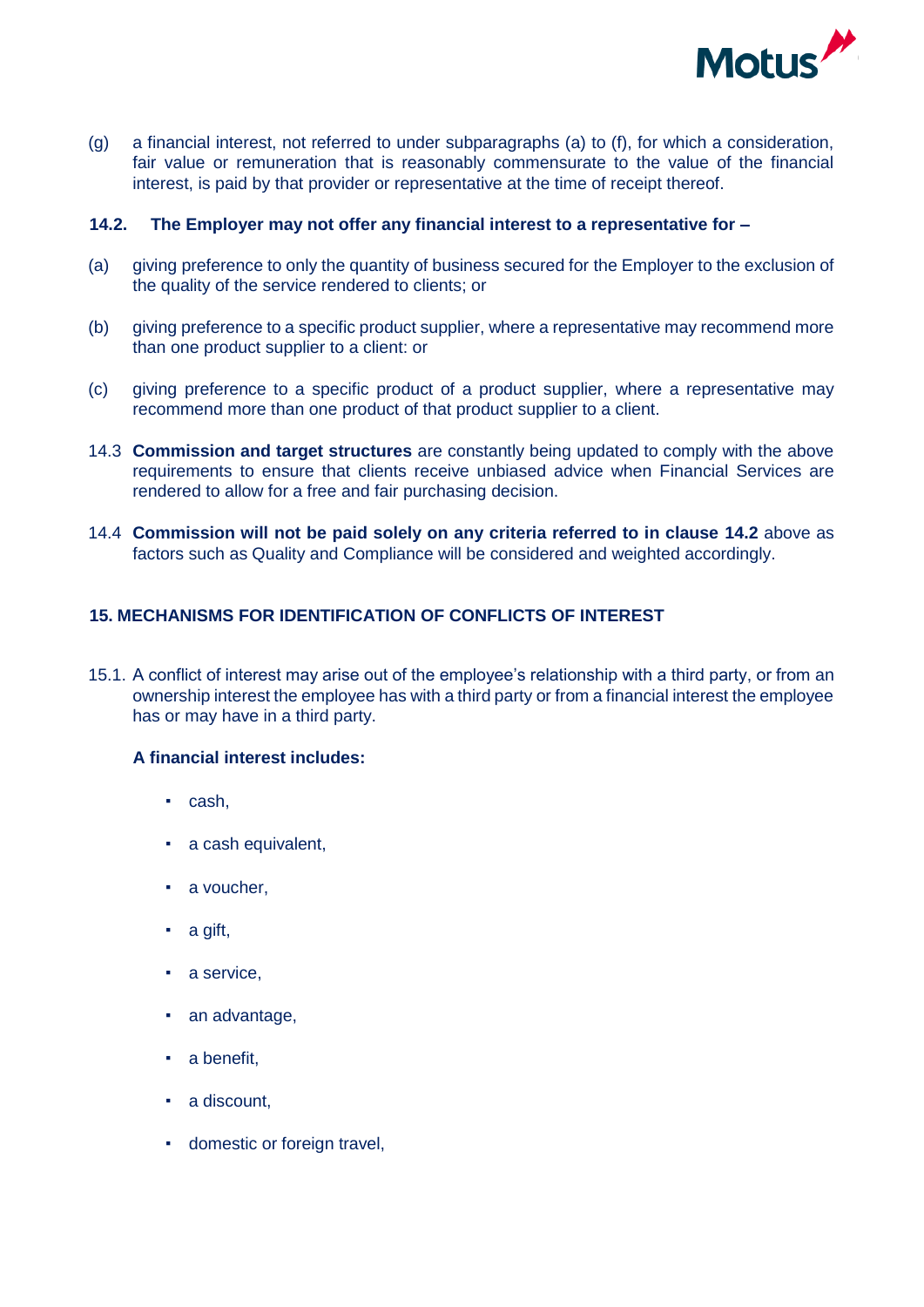

- hospitality,
- accommodation,
- sponsorship,
- any other incentive, or
- valuable consideration
- 15.2. The receipt or the offer of such is prohibited where this interferes with or may interfere with the employee's ability to render a financial service to a client in an unfair, biased, or subjective manner.
- 15.3. The following, when directed to the General Public, are not deemed to be areas in which conflicts of interest will be created:
- (a) Advertising and Marketing,
- (b) Brand awareness and Brand building activity
- 15.4. The following, when directed to employees, are not deemed to be areas in which conflicts of interest will be created:
- (a) Training (but excluding travel and accommodation associated with the training),
- (b) Corporate social responsibility (CSI) activity,
- (c) Internal staff (employee) recognition awards,
- (d) Enterprise Development
- 15.5. To adequately identify conflicts of interest, the Employer undertakes to use its best efforts to identify all real and potential conflicts in a timeous manner by:
- (a) Making each employee individually responsible for identifying specific instances of conflict of interest within his or her sphere of activity and is requiring him or her to notify their Line Manager immediately of any conflicts they become aware of.
- (b) Maintaining a COI Risk Matrix of potential conflict risks, taking into consideration a variety of sources based on the complexity of the Employer. The COI Risk Matrix is updated regularly and consists of several areas, ratings, mitigation strategies and task owners.

#### <span id="page-14-0"></span>**16. MEASURES TO MITIGATE CONFLICTS OF INTERESTS**

16.1. Any internal conflict of interest that is identified must be disclosed to the client in a manner that is easy to understand.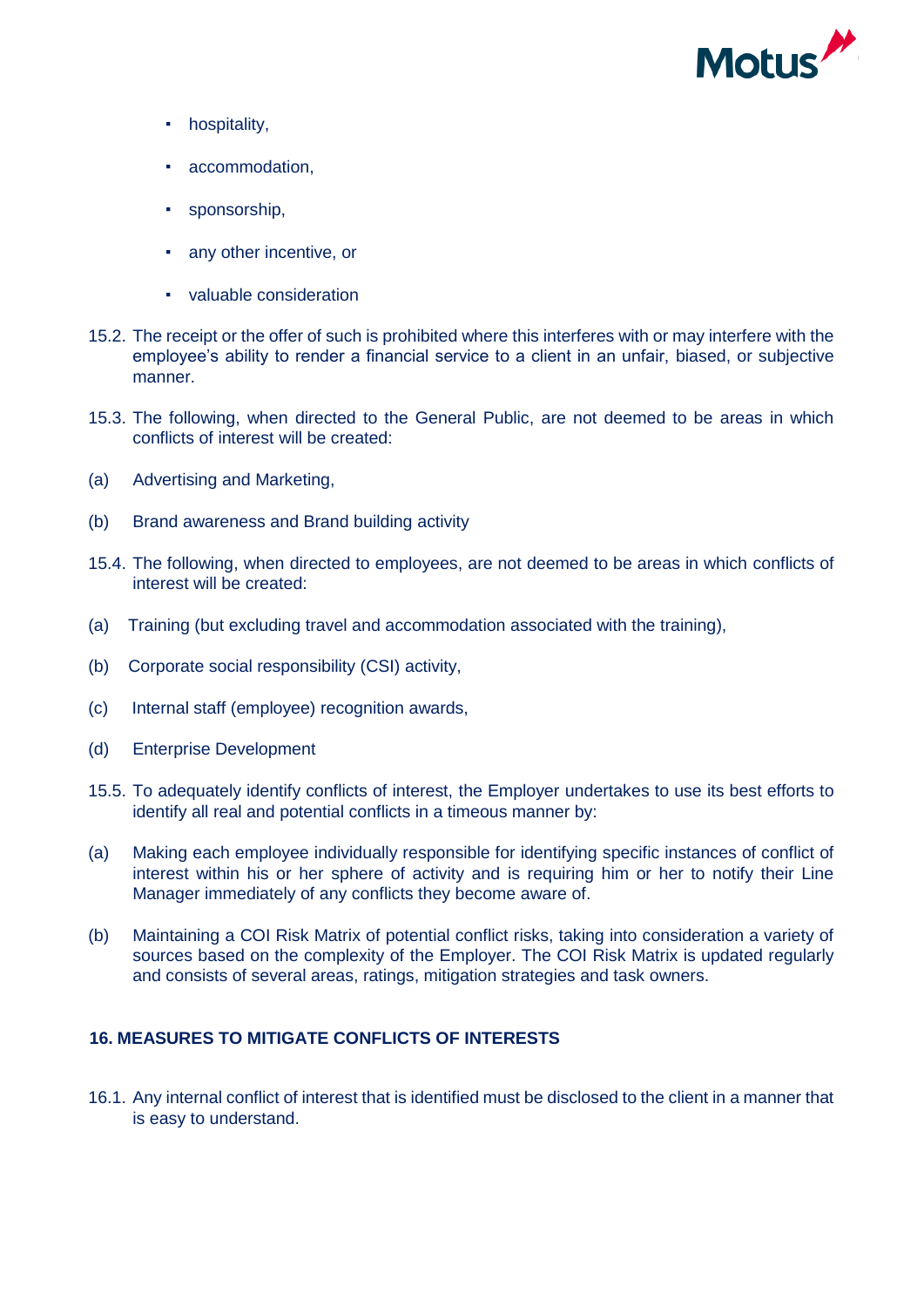

- 16.2. If it is not entirely clear that a conflict of interest exists, the employee with the potential conflict shall disclose this potential conflict of interest to his or her Line Manager or Director for a determination. Such determination will be documented.
- 16.3. In terms of clause 14 above, payment and commission structures have been amended to ensure that the representative always gives the client full disclosure and unbiased advice.
- 16.4. In terms of clause 15 above, real, and potential conflicts of interest are identified, listed, and dealt with on the COI Risk Matrix with controls put in place to mitigate the effect of each risk.
- 16.5. An employee who has an interest in an FSP that transacts business with the Employer needs to disclose this interest. The disclosure of the interest does not necessarily 'cure' the conflict and the Group may, at its discretion, require further steps from the employee.
- 16.6. The failure to complete the gift register accurately and timeously is an offence and could lead to dismissal.
- 16.7. All risks identified should ideally be avoided, however, where this cannot be done, reasons will be listed on the COI Risk Matrix and where those affect the client, full disclosure will be made at the earliest reasonable opportunity

#### <span id="page-15-0"></span>**17. PROCESSES, PROCEDURES, AND INTERNAL CONTROLS TO FACILITATE COMPLIANCE**

- 17.1. The Employer has an in-house Compliance Department that will provide the framework to ensure that this policy remains up to date and is widely distributed.
- 17.2. Using the COI Risk Matrix, identified risk areas will be always managed by Risk Owners
- 17.3. The Compliance Department will monitor adherence to this policy and provide feedback to the Executive Committee and the Risk and Audit Committees.
- 17.4. Group Internal Audit will assess the level of the Employer Compliance with this policy during its annual audits.

#### <span id="page-15-1"></span>**18. CONSEQUENCES OF NON-COMPLIANCE**

- 18.1. If a conflict of interest arises and it is found that an employee has not disclosed the conflict, that employee will be charged under the Disciplinary Code.
- 18.2. Should a conflict arise in terms of clause 18.1 above, the level of the conflict will be assessed, and the client informed.
- 18.3. For any detected conflict of interest that may have negatively influenced the client, the Employer will offer the client the option of cancellation of any product that may have been purchased with a full refund.